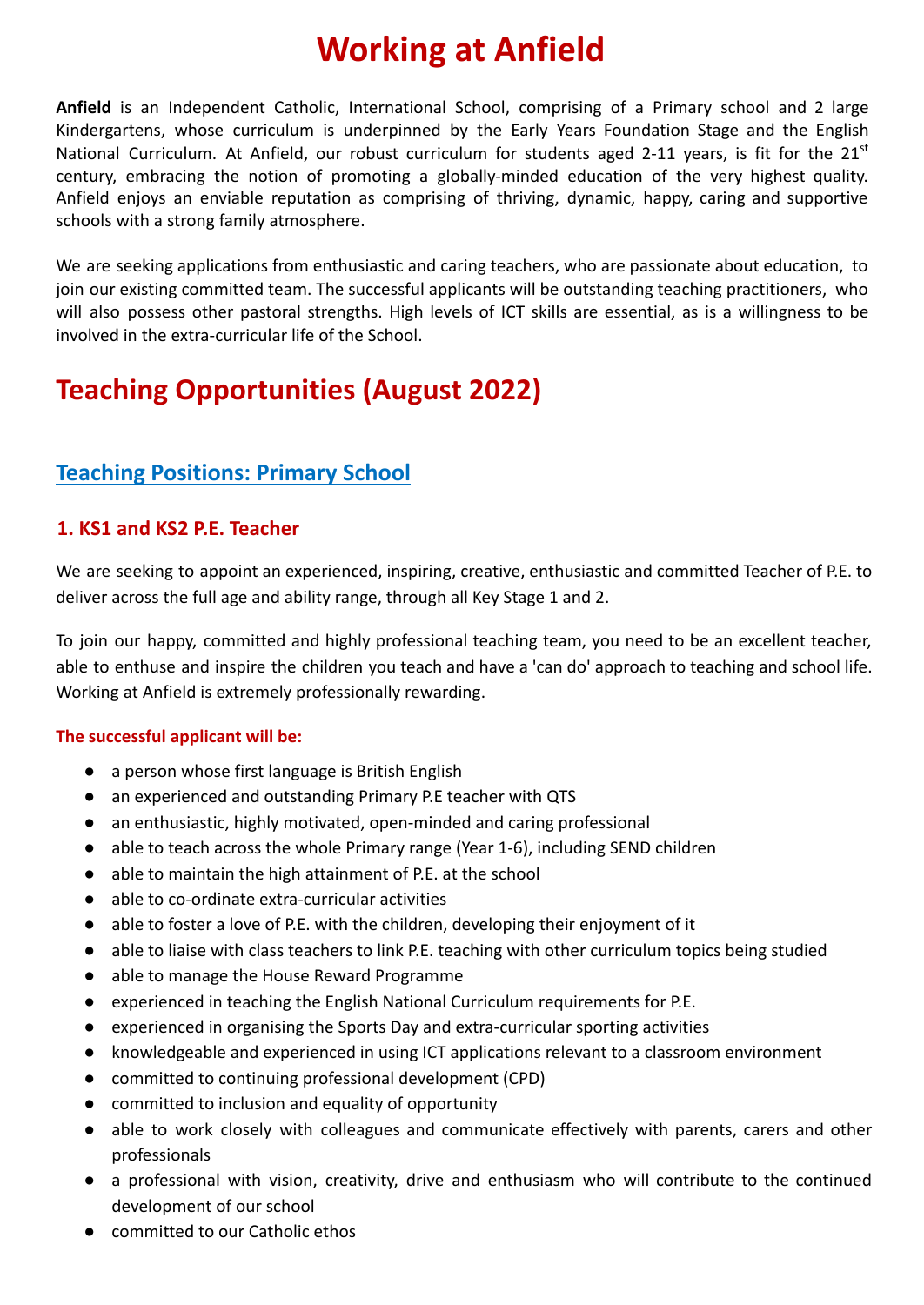#### **In addition, the successful applicant will:**

- have a passion to inspire pupils and do whatever it takes to achieve success
- have proven, successful experience in teaching and leading the core areas of the English National Curriculum
- have experience of raising standards in a challenging environment
- have experience of managing others and supporting them to develop their teaching practice
- have excellent organisational and interpersonal skills and be experienced in establishing and maintaining good professional relationships
- be willing to be involved in the extra-curricular life of the School

#### **The ideal candidate will have the following qualifications, skills and experience:**

- Bachelor Degree in Education (P.E.) with QTS or Bachelor Degree in Sport with PGCE & QTS
- a minimum of 3 years' teaching experience working with Primary aged children
- exceptional communication skills/English language skills
- high levels of ICT capability

[Download Letter to the Applicant](https://drive.google.com/file/d/1ZKpoaqJZI2e5teLOJ_B5IcA03YvA42Sz/view?usp=sharing) [Download Mission Statement](https://drive.google.com/file/d/1wy3KWjETKUAsVcd4pyycN6C9c6FT5R8w/view?usp=sharing) [Download P.E. Teacher Job Description](https://drive.google.com/file/d/1tSmrTYDa7xHtFxQ0FdYYVX63HxJ0i4Z2/view?usp=sharing) [Download P.E. Teacher Person Specification](https://drive.google.com/file/d/1JTH4RceNRlSLUfiZzVyUs3Tda40YLmDZ/view?usp=sharing) [Download Staff Employment Form](https://docs.google.com/document/d/1HhxbBMby-bKH-YmerUzwybuLhZ9u5J4D/edit?usp=sharing&ouid=104933923846878554051&rtpof=true&sd=true)

**The Closing Date for Applications: 16th July 2022 Interviews in Hong Kong and/or by video conference during June and July 2022**

# **2. Teaching Assistant (Primary)**

We are looking for enthusiastic and experienced day-to-day Teaching Assistants who can assist with our primary students' learning. The successful candidate will need to be flexible and may be required to work across the school as directed by the Head of School. Previous experience of working with children is essential. The successful candidate will be given a comprehensive induction and appropriate training.

#### **Main duties:**

- Work under the guidance of teachers, in the classroom and with withdrawal groups and individuals to implement agreed work programmes
- Assist the classroom teacher in providing administrative, practical and organisational tasks and also to support the learning activities of pupils
- Supporting preparation of resources following the teachers' planning
- Keeping records to support assessments and support planning of next steps
- Working closely with the teachers and other teaching assistants to ensure good communication and effective working practices
- Contribute to the effective organisation and use of resources
- Contribute to the quality of care and welfare of pupils
- Support the needs of pupils in effectively accessing the curriculum
- Support the quality of learning and teaching in the classroom

#### **Requirements/Essential skills/Experience:**

- Native English Speaker
- Degree holder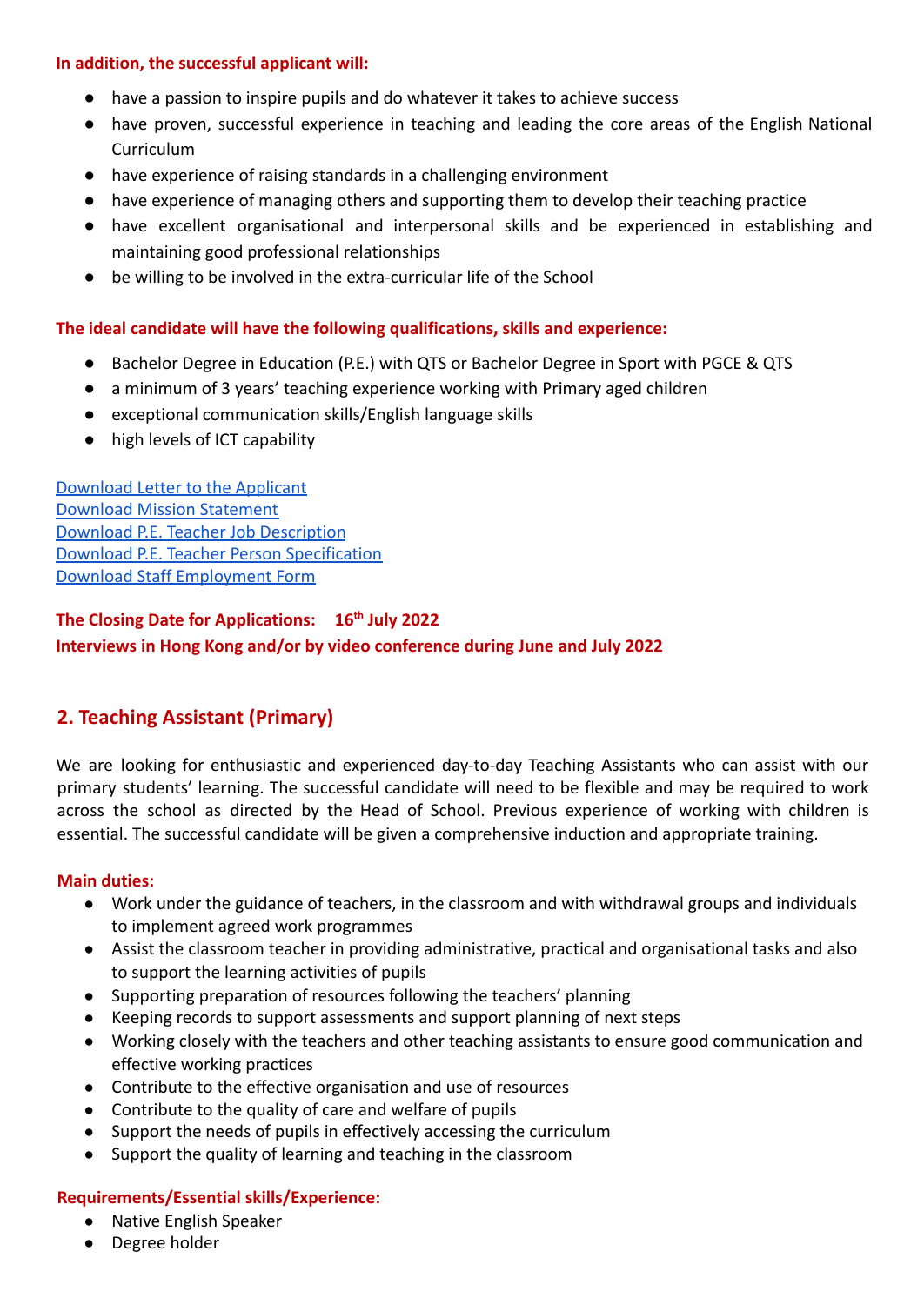- Minimum of 2 years' recent experience supporting Primary teachers with everyday work in the classroom
- The ability to work in a positive and supportive way with the children and their families ∙ The ability to work in a team, with good communication and interpersonal skills ∙ Fluent in both spoken and written English
- EAL qualification (Desirable)
- Able to demonstrate a hardworking ethos
- A highly efficient practitioner who is able to use his/her own initiative with confidence
- Knowledge of the English National Curriculum KS1 & KS2 is desirable
- Knowledge of, and commitment to, all current safeguarding procedures
- A working knowledge and experience of using ICT applications relevant to a classroom environment
- Be committed to continuing professional development (CPD)
- Be committed to inclusion and equality of opportunity
- Committed to our Catholic ethos

[Download Letter to the Applicant](https://drive.google.com/file/d/1tNBTAb_0ybYPPSPub3WcxQULZWshT_cX/view?usp=sharing) [Download Anfield Mission Statement](https://drive.google.com/file/d/1Zmymh95UEIQrmXgrZI0OqM8MLhDiTe-5/view?usp=sharing) [Download TA Job Description](https://drive.google.com/file/d/1H9FLv-GDsAa5ZqUxAtC61uuh54mKVHOe/view?usp=sharing) [Download TA Person Specification](https://drive.google.com/file/d/1Jpr3Jtj97Hhf9_LOVTatEFfUbXyRPH1B/view?usp=sharing) [Download Staff Employment Form](https://docs.google.com/document/d/18wQXdbCHWuGZep0e0Tx7tyGO53tpg_pr/edit?usp=sharing&ouid=106389083010313458769&rtpof=true&sd=true)

## **The Closing Date for Applications: 16th July 2022 Interviews in Hong Kong and/or by video conference during June and July 2022**

# **3. SEN Teaching Assistant (Primary)**

We are looking for an enthusiastic and experienced day-to-day SEN Teaching Assistant to support the learning of children with Special Educational Needs. Previous experience of working with children with special needs is essential. The successful candidate will be given a comprehensive induction and appropriate training.

This support will mainly occur with a small group within the classroom but some support may be on a One to One basis.

#### **Main duties:**

- Supporting the children through lessons and some playtimes
- Working alongside the class teachers and SEN Coordinator for planning and assessment
- Supporting preparation of resources following the teachers' planning
- Keeping records to support assessments and support planning of next steps
- Working closely with the teachers and other teaching assistants to ensure good communication and effective working practices

#### **Requirements/Essential skills/Experience:**

- Degree holder
- Minimum of 2 years' recent experience supporting teachers with everyday work in the classroom
- Experience of working one-to-one and with groups of children is essential
- Experience of working with children with special needs is essential
- The ability to work in a positive and supportive way with the children and their families
- The ability to work in a team, with good communication and interpersonal skills
- Fluent in both spoken and written English
- Have consistently high expectations for yourself and for our students, to ensure their full potential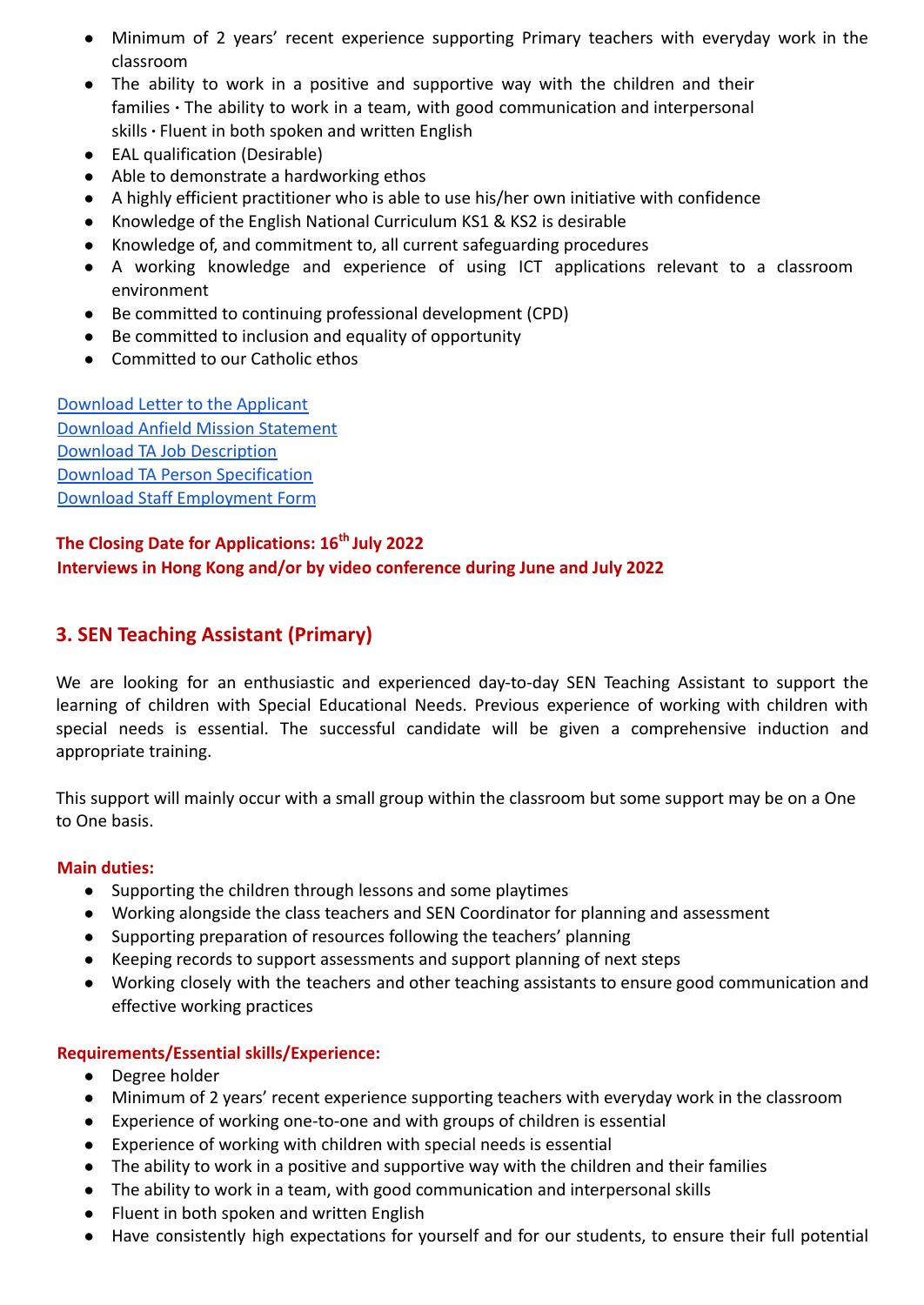can be met

- Knowledge of the English National Curriculum KS1 & KS2 is desirable
- Knowledge of, and commitment to, all current safeguarding procedures
- A working knowledge and experience of using ICT applications relevant to a classroom environment
- Be committed to continuing professional development (CPD)
- Be committed to inclusion and equality of opportunity
- Committed to our Catholic ethos

[Download Letter to the Applicant](https://drive.google.com/file/d/1YhCWDa0-wZahbk3cBh2prNrcqAhskUBS/view?usp=sharing) [Download Anfield Mission Statement](https://drive.google.com/file/d/1xbVL56NKmVWVN7dDHeJ4vGkzSO7FZZ6f/view?usp=sharing) [Download SEN TA Job Description](https://drive.google.com/file/d/18NT8NcCxb5RwI3JC0NS8I8u3XwfoM_Vg/view?usp=sharing) [Download SEN TA Person Specification](https://drive.google.com/file/d/1KqQPg51zqmTEVl-scg2QLcKt_bdVFf70/view?usp=sharing) [Download Staff Employment Form](https://docs.google.com/document/d/1_a7CX3WBwvbfgpjb_l-7snBWa1lOMVc4/edit?usp=sharing&ouid=106389083010313458769&rtpof=true&sd=true)

## **The Closing Date for Applications: 16th June 2022 Interviews in Hong Kong and/or by video conference during May and June 2022**

# **4. Mandarin Teaching Assistant (Primary)**

We are looking for enthusiastic and experienced day-to-day Mandarin Teaching Assistants who can assist with our primary students' learning. The successful candidate will need to be flexible and may be required to work across the school as directed by the Head of School. Previous experience of working with children is essential. The successful candidate will be given a comprehensive induction and appropriate training.

#### **Main duties:**

- Work under the guidance of teachers, in the classroom and with withdrawal groups and individuals to implement agreed work programmes
- Assist the classroom teacher in providing administrative, practical and organisational tasks and also to support the learning activities of pupils
- Supporting preparation of resources following the teachers' planning
- Keeping records to support assessments and support planning of next steps
- Working closely with the teachers and other teaching assistants to ensure good communication and effective working practices
- Contribute to the effective organisation and use of resources
- Contribute to the quality of care and welfare of pupils
- Support the needs of pupils in effectively accessing the curriculum
- Support the quality of learning and teaching in the classroom.

#### **Requirements/Essential skills/Experience:**

- Native Mandarin Speaker
- Degree holder
- Minimum of 2 years' recent experience supporting teachers with everyday work in the classroom
- The ability to work in a positive and supportive way with the children and their families
- The ability to work in a team, with good communication and interpersonal skills
- Fluent in both spoken and written Mandarin Chinese essential
- Able to demonstrate a hardworking ethos; with an experienced background in working with children in a primary school setting
- A highly efficient practitioner who is able to use his/her own initiative with confidence
- Knowledge of the Chinese curriculum is desirable
- Knowledge of, and commitment to, all current safeguarding procedures
- Have a working knowledge and experience of using ICT applications relevant to a classroom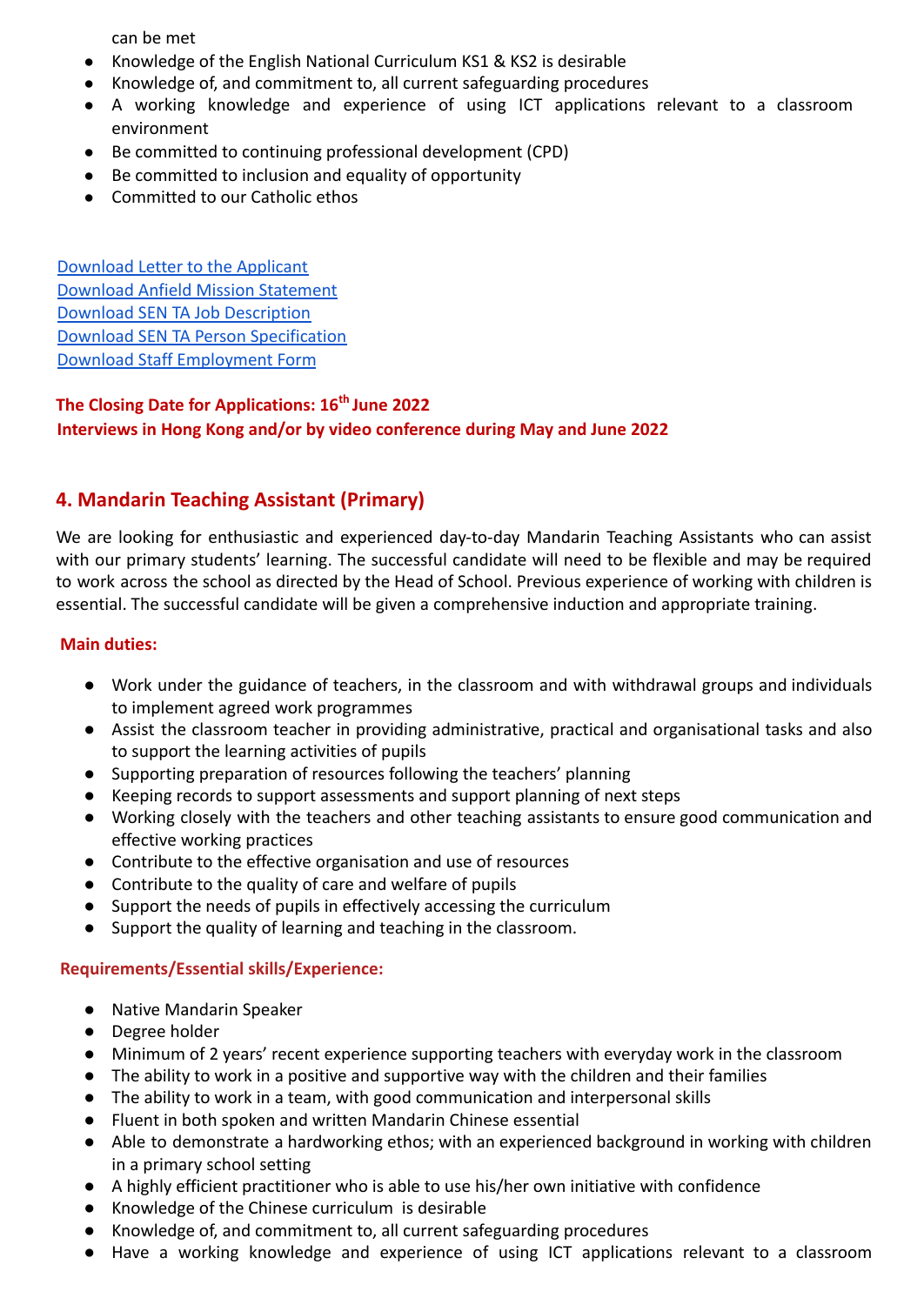environment

- Be committed to continuing professional development (CPD)
- Be committed to inclusion and equality of opportunity
- Committed to our Catholic ethos

[Download Letter to Applicant](https://drive.google.com/file/d/1tPZYp2dGTWxVbxm70szUvLbTFqv1tesC/view?usp=sharing) [Download Anfield Mission Statement](https://drive.google.com/file/d/1bLIQ1zd_GLT0w4AS4O6QvswuG1zV-5-F/view?usp=sharing) [Download Mandarin Teaching Assistant Person Specification](https://drive.google.com/file/d/1rAXPQVizr7o0hEhGr4XHhL_n8rLpvU4-/view?usp=sharing) [Download Mandarin Teaching Assistant Job Description](https://drive.google.com/file/d/15JblsvNcYBPKqf8Sev3Tk8Db4_Z5-8aB/view?usp=sharing) [Download Staff Employment Form](https://docs.google.com/document/d/1FiOJ4PqicAc7Z8_NbemdgJ_WxZb-vhZQ/edit?usp=sharing&ouid=104933923846878554051&rtpof=true&sd=true)

#### **The Closing Date for Applications: 16th July 2022 Interviews in Hong Kong and/or by video conference during June and July 2022**

# **5. Supply Teacher (5 days per week)**

We are seeking a highly skilled, qualified, hardworking, enthusiastic and experienced Primary Teacher who is interested in a long-term supply teaching job (Year  $1 - 6$ ).

#### **The successful candidate will be:**

- a Native English Speaker
- an enthusiastic, highly motivated, open-minded and caring professional
- able to inspire and challenge the children
- a confident classroom practitioner
- a confident communicator with parents
- able to work as part of a dynamic learning team
- experienced in teaching the English National Curriculum
- knowledgeable and experienced in using ICT applications relevant to a classroom environment committed to inclusion and equality of opportunity
- committed to our Catholic ethos

#### **Requirement:**

- B.Ed (Hons) or PGCE with QTS
- a minimum of 3 years' teaching experience working with Primary aged children exceptional communication skills/English language skills
- high levels of ICT capability

[Download Letter to the Applicant](https://drive.google.com/file/d/10M-P8A-IHt3EdQdeAd29k34_ASwN56kH/view?usp=sharing) [Download Mission Statement](https://drive.google.com/file/d/1cYb8yevw2y83dQYrT1mvTX0LnSFyK6cf/view?usp=sharing) [Download Teacher \(KS1 & KS2\) Job Description](https://drive.google.com/file/d/1itV0Rmm30uDr9NfoL3qXoqfDE_9PZZjA/view?usp=sharing) [Download Teacher \(KS1 & KS2\) Person Specification](https://drive.google.com/file/d/11x8mUyUZA2uyAtyfrKrOTaIb_7BqT8kX/view?usp=sharing) [Download Staff Employment Form](https://docs.google.com/document/d/1AjKsaO7G61rN0t_ODk0TCo7F02qgMzTC/edit?usp=sharing&ouid=106389083010313458769&rtpof=true&sd=true)

## **The Closing Date for Applications: 16th July 2022 Interviews in Hong Kong and/or by video conference during June and July 2022**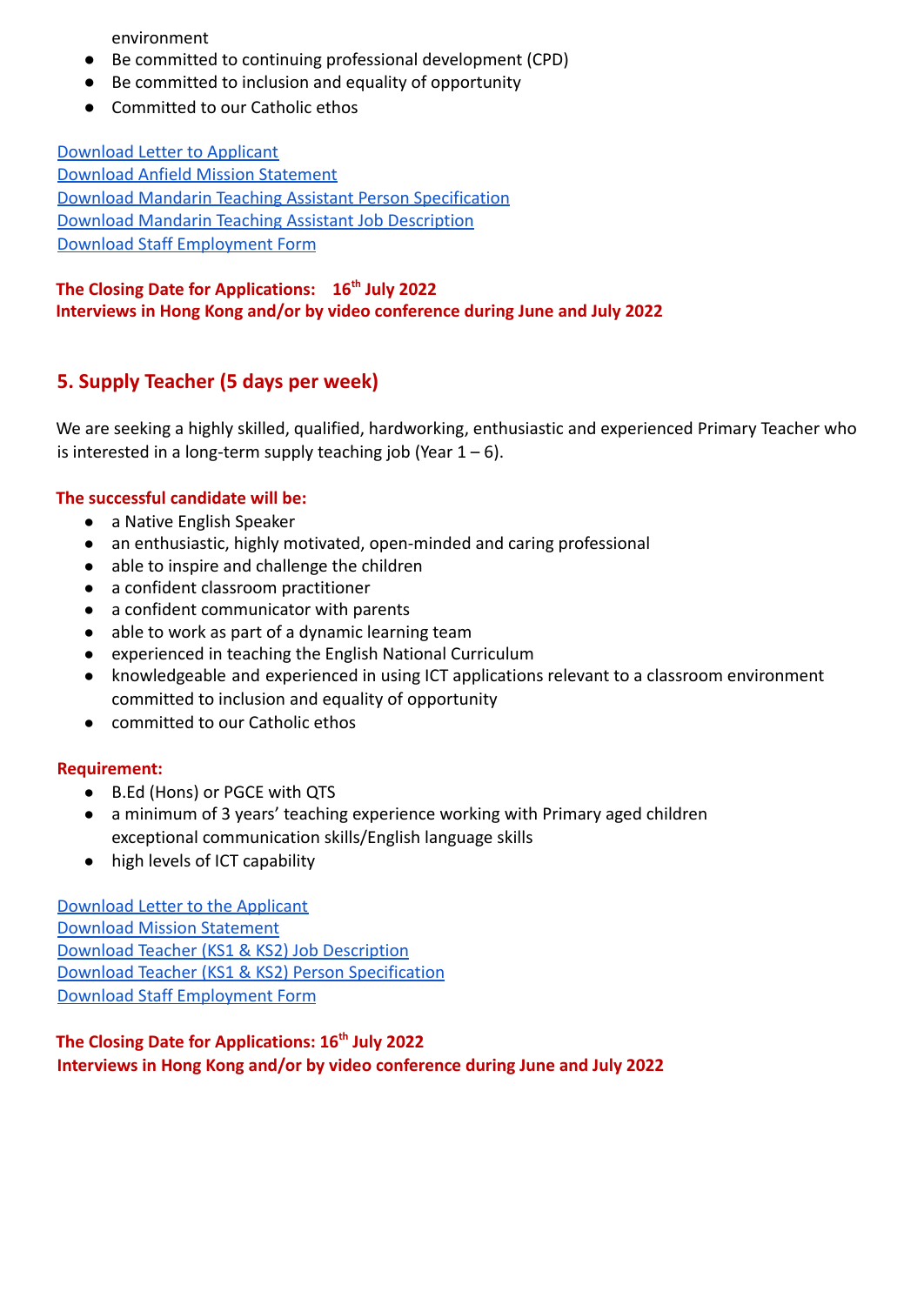# **Teaching Positions: Kindergarten and Nursery**

# **1. EYFS Teacher with QTS**

We are seeking enthusiastic and flexible qualified Nursery, K1 and K2 teachers to join a lively and committed team in this highly successful school. The successful candidate will have a good knowledge of the revised EYFS 2012, be passionate about what they do, driven to continually improve standards, and have an appetite to get involved in wider school life.

#### **The successful candidate will be:**

- a person who is a native or native-level English speaker
- an enthusiastic, highly motivated, open-minded and caring professional
- an experienced and outstanding Early Years teacher with QTS
- committed to raising pupils' achievements through setting high standards and by promoting effective teaching and learning
- able to inspire and challenge the children
- a confident classroom practitioner
- a confident communicator with parents
- able to work as part of a dynamic learning team
- experienced in Early Years Foundation Stage teaching
- knowledgeable and experience in using ICT applications relevant to a classroom environment ∙ committed to continuing professional development (CPD)
- committed to inclusion and equality of opportunity
- committed to our Catholic ethos

#### **Requirements**

- B.Ed (Hons) or PGCE with QTS
- $\bullet$  a minimum of 2 3 years' full-time recent experience of teaching the EYFS in the UK or an international school setting
- exceptional communication skills/English language skills
- high levels of ICT capability

[Download Letter to Applicant](https://drive.google.com/file/d/1Yr9UQdo2--DZILKz7NGnPJycbMWLnMuS/view?usp=sharing) [Download Anfield Mission Statement](https://drive.google.com/file/d/12LrVqnm3WOgHlf7V2UjD2OW9pYcPYqzY/view?usp=sharing) [Download Teacher Person Specification](https://drive.google.com/file/d/1m7Q6yybgM0st-y-sBZe6qaQhpYr5gURV/view?usp=sharing) [Download Teacher Job Description](https://drive.google.com/file/d/1xGK0vJiBu6fgxceKEMpzkQFGXJkVP_dd/view?usp=sharing) [Download Staff Employment Form](https://docs.google.com/document/d/1nyetuLDFLJrnaPGzpAD4XGfrvQcvSE9D/edit?usp=sharing&ouid=106389083010313458769&rtpof=true&sd=true)

## **The Closing Date for Applications: 16th July 2022 Interviews in Hong Kong and/or by video conference during June and July 2022**

# **2. P. E Teacher (Early Years) with QTS**

We are seeking to appoint an experienced, inspiring, creative, enthusiastic and committed Teacher of P.E. to deliver across the full age and ability range at Kindergarten and Nursery level.

To join our happy, committed and highly professional teaching team, you need to be an excellent teacher, able to enthuse and inspire the children you teach and have a 'can do' approach to teaching and school life. Working at Anfield is extremely professionally rewarding.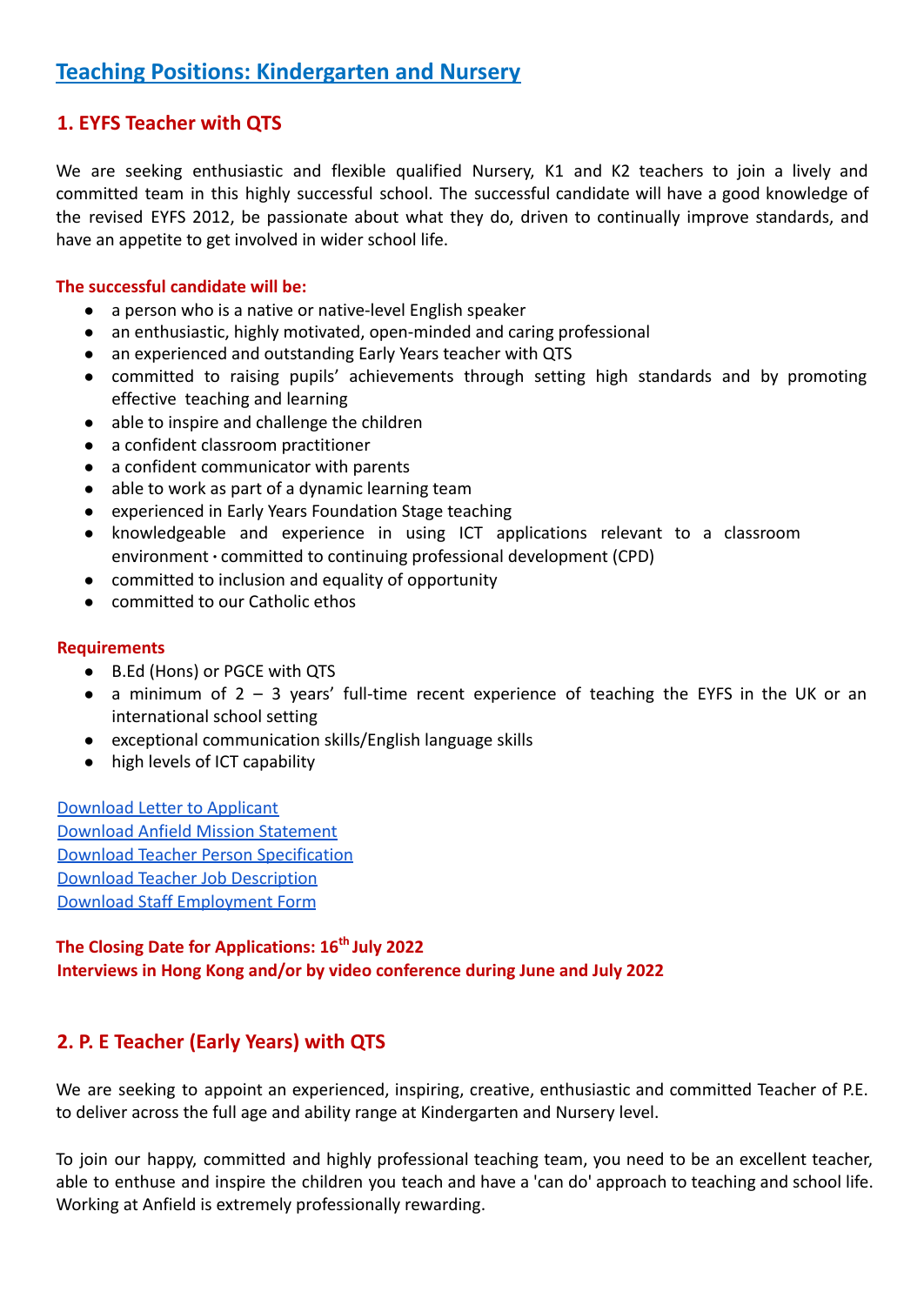#### **The successful applicant will be:**

- a person who is a native or native-level English speaker
- an experienced and outstanding Early Years P.E teacher with QTS
- an enthusiastic, highly motivated, open-minded and caring professional
- able to teach across the whole Early Years range (Kindergarten and Nursery)
- able to maintain the high attainment of P.E. at the school
- able to co-ordinate extra-curricular activities
- able to foster a love of P.E. with the children, developing their enjoyment of it
- able to liaise with class teachers to link P.E. teaching with other curriculum topics being studied
- experienced in teaching the Early Years Foundation Stage requirements for Physical Development
- experienced in organising Sports Day and extra-curricular sporting activities
- knowledgeable and experienced in using ICT applications relevant to a classroom environment
- committed to continuing professional development (CPD)
- committed to inclusion and equality of opportunity
- able to work closely with colleagues and communicate effectively with parents, carers and other professionals
- a professional with vision, creativity, drive and enthusiasm who will contribute to the continued development of our school
- committed to our Catholic ethos

#### **In addition, the successful applicant will:**

- have a passion to inspire pupils and do whatever it takes to achieve success
- have proven, successful experience in teaching and leading Physical Development within the Early Years Foundation Stage
- have experience of raising standards in a challenging environment
- have experience of managing others and supporting them to develop their teaching practice
- have excellent organisational and interpersonal skills and be experienced in establishing and maintaining good professional relationships
- be willing to be involved in the extra-curricular life of the School

#### **Requirements:**

- Bachelor Degree in Education (P.E.) with QTS or Bachelor Degree in Sport with PGCE & QTS
- a minimum of 2-3 years' full-time recent experience of teaching Physical Development with Kindergarten and Nursery aged children
- exceptional communication skills/English language skills
- high levels of ICT capability

[Download Letter to the Applicant](https://drive.google.com/file/d/1elu32WoUc82AgToVd5LtMzxLtIAGJAte/view?usp=sharing) [Download Anfield Mission Statement](https://drive.google.com/file/d/1lmsS9M-FGnaFBF-b4k70uMYd-6NZZuMV/view?usp=sharing) [Download P.E. Teacher Job Description](https://drive.google.com/file/d/1aqC0Kq8opuIyQyvr2BWz5S7tsVK8btYC/view?usp=sharing) [Download P.E. Teacher Person Specification](https://drive.google.com/file/d/1SoLq0s70tbdedDtiBmHEiE0H45HN71mz/view?usp=sharing) [Download Staff Employment Form](https://docs.google.com/document/d/1JPA3o-AXWphIXV4z82JKt_rAgiFpWPBw/edit?usp=sharing&ouid=106389083010313458769&rtpof=true&sd=true)

## **The Closing Date for Applications: 16th July 2022 Interviews in Hong Kong and/or by video conference during June and July 2022**

# **3. SEN Teaching Assistant (Kindergarten) (Full time / Part time)**

We are looking for an enthusiastic and experienced day-to-day SEN Teaching Assistant to support the learning of children with Special Educational Needs. Previous experience of working with children with special needs is essential. The successful candidate will be given a comprehensive induction and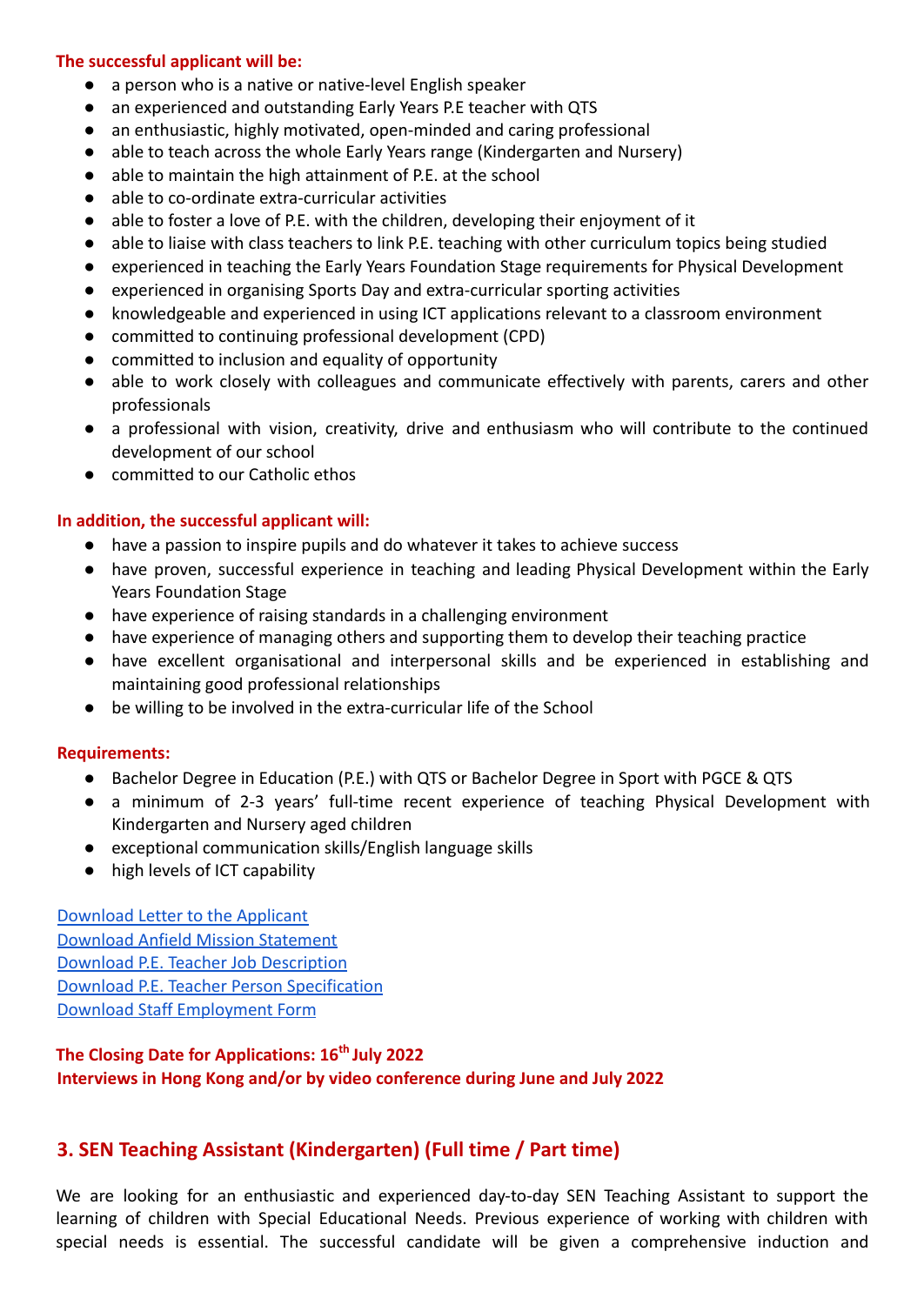appropriate training.

This support will often occur within a small group within the classroom, but some support will be on a One to One basis. At times when he/she does not need such intensive support the role will include working with small groups of other children to support their learning.

#### **Main duties:**

- Supporting the named child through lessons and some playtimes both 1:1 and sometimes as part of small groups
- Working alongside class teacher and SEN Coordinator for planning and assessment
- Supporting preparation of resources following the teachers planning
- Keeping records to support assessments and support planning of next steps
- Working closely with the teachers and other teaching assistants to ensure good communication and effective working practices

#### **Requirements/Essential skills/Experience:**

- At least Diploma holder
- Minimum of 2 years' recent experience supporting teachers with everyday work in the classroom
- Experience of working with children with special needs and /or learning difficulties
- The ability to work in a positive and supportive way with the child, his/her class and his/her family
- The ability to work in a team, with good communication and interpersonal skills
- Fluent in both spoken and written English essential
- Knowledge of the Early Years Foundation Stage is desirable
- Knowledge of, and commitment to, all current safeguarding procedures
- Have a working knowledge and experience of using ICT applications relevant to a classroom environment
- Be committed to continuing professional development (CPD)
- Be committed to inclusion and equality of opportunity
- Committed to our Catholic ethos

[Download Letter to the Applicant](https://drive.google.com/file/d/1TyeK0c-8kSkKpFnolQaDOT3LX59czteT/view?usp=sharing) [Download Anfield Mission Statement](https://drive.google.com/file/d/15kJY5mi_n_dwOwyhNFtoAhvDQWPegmnp/view?usp=sharing) [Download SEN TA Job Description](https://drive.google.com/file/d/1dUoswSIt3OlfKTUR-nEYDvbfdW6_pRJ8/view?usp=sharing) [Download SEN TA Person Specification](https://drive.google.com/file/d/1zG8bIp3ZmhBFvD-dAVi-JtrBMHAxhakj/view?usp=sharing) [Download Staff Employment Form](https://docs.google.com/document/d/19a_MgDsmZPdR0f5LFiXlQRBKXmsM1Kaa/edit?usp=sharing&ouid=106389083010313458769&rtpof=true&sd=true)

**The Closing Date for Applications: 16th July 2022 Interviews in Hong Kong and/or by video conference during June and July 2022**